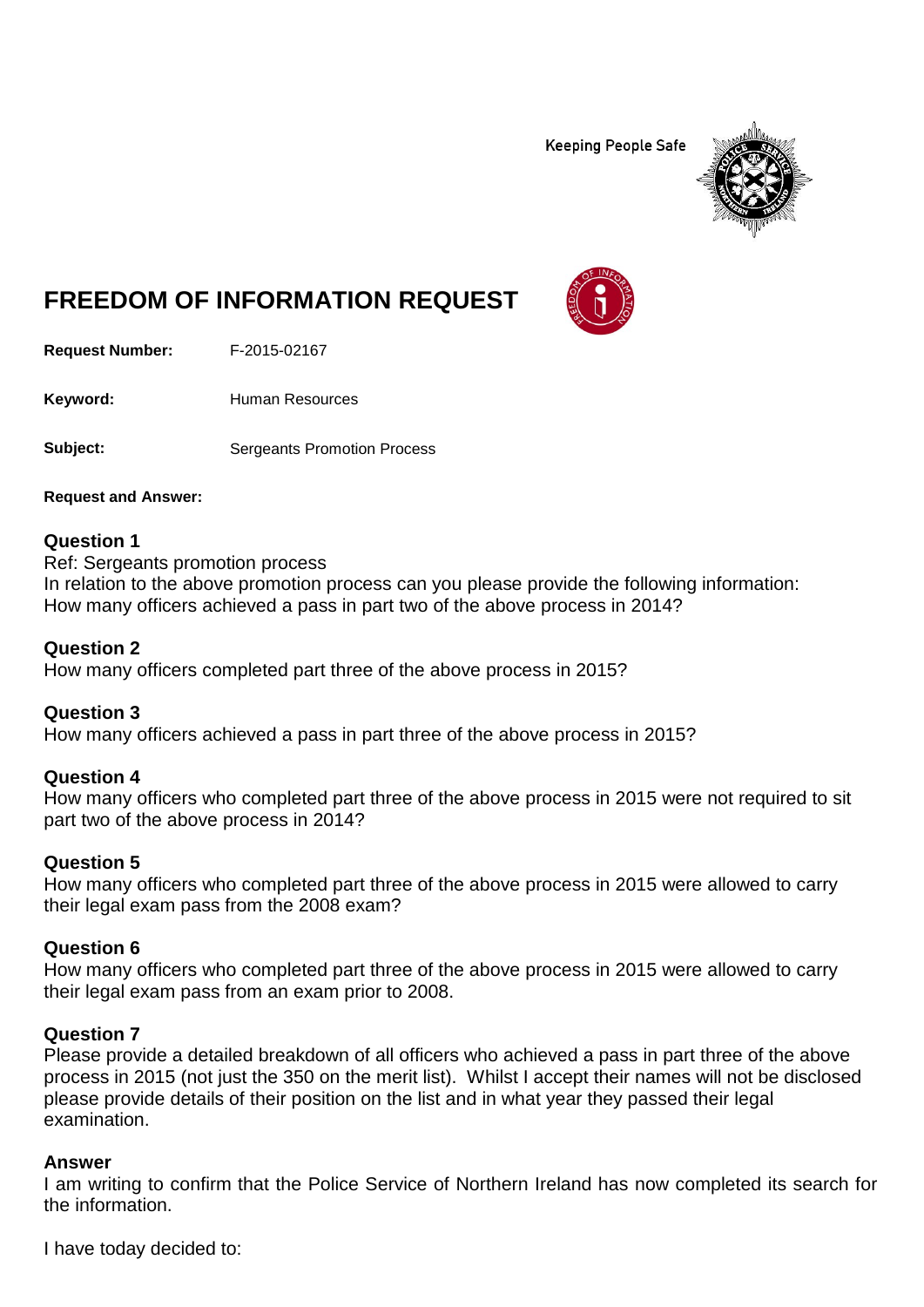- disclose information in response to questions 1 to 6 in full;
- exempt the information requested in relation to question 7 pursuant to the provisions of Section 40 of the Freedom of Information 2000 (the Act);

# **Question 1**

Ref: Sergeants promotion process In relation to the above promotion process can you please provide the following information:

How many officers achieved a pass in part two of the above process in 2014?

#### **Answer**

570 officers passed part two of the exam, for the Sergeants Promotion process in 2014.

## **Question 2**

How many officers completed part three of the above process in 2015?

## **Answer**

726 officers completed part three - assessment centre, for the Sergeants Promotion process in 2015.

## **Question 3**

How many officers achieved a pass in part three of the above process in 2015?

## **Answer**

700 officers were successful in part three of Sergeants Promotion process in 2015.

## **Question 4**

How many officers who completed part three of the above process in 2015 were not required to sit part two of the above process in 2014?

#### **Answer**

166 officers did not have to sit part two of the Sergeants promotion process in 2014.

## **Question 5**

How many officers who completed part three of the above process in 2015 were allowed to carry their legal exam pass from the 2008 exam?

#### **Answer**

104 officers who completed part three of the above process in 2015 were allowed to carry their legal exam pass from the 2008 exam.

## **Question 6**

How many officers who completed part three of the above process in 2015 were allowed to carry their legal exam pass from an exam prior to 2008.

## **Answer**

62 officers who completed part three of the above process in 2015 were allowed to carry their legal exam pass from an exam prior to 2008.

## **Question 7**

Please provide a detailed breakdown of all officers who achieved a pass in part three of the above process in 2015 (not just the 350 on the merit list). Whilst I accept their names will not be disclosed please provide details of their position on the list and in what year they passed their legal examination.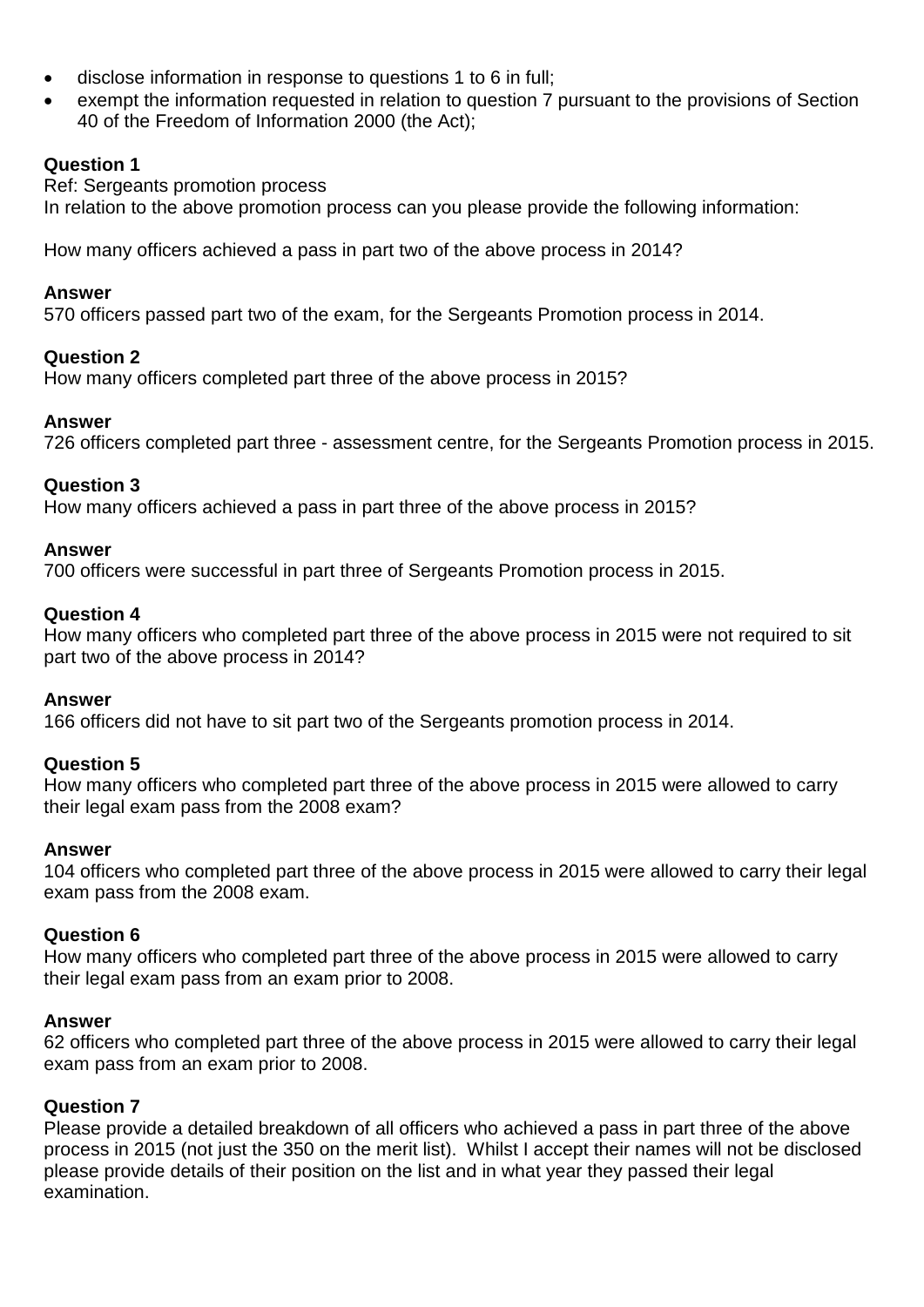## **Answer**

Section 17(1) of the Freedom of Information Act 2000 requires the Police Service of Northern Ireland, when refusing to provide such information (because the information is exempt) to provide you the applicant with a notice which:

- (a) states that fact,
- (b) specifies the exemption in question and
- (c) states (if not otherwise apparent) why the exemption applies.

The exemption/s, as well as the factors the Department considered when deciding where the public interest lies, are listed below:

Section 40 (2)(a)(b) by virtue of Section 40 (3)(a)(i) – Personal Information

The full text of exemptions can be found at [www.legislation.gov.uk](http://www.legislation.gov.uk/) and further guidance on how they operate can be located on the Information Commissioners Office website [www.ico.org.uk.](http://www.ico.org.uk/)

When a request is received by PSNI under the Freedom of Information Act, we must consider if the information can be released to the public. As some promotions have already come as a result of this promotion process, the requested information for a detailed breakdown of every position on the merit list may enable the identification of PSNI officers and would equate to a release of that individuals personal information. We have therefore considered whether the disclosure of this personal data is subject to the exemption at section 40(2) of the Freedom of Information Act 2000 by virtue of s40 (3)(a)(i). If the disclosure of the personal data would contravene any of the eight data protection principles contained within the Data Protection Act 1998, the exemption at section 40(2) of the Freedom of Information Act 2000 will apply. Section 40(2) of the Freedom of Information Act 2000 by virtue of section 40(3)(a)(i) states:-

"(2) Any information to which a request for information relates is also exempt information if

- a) it constitutes personal data which do not fall within subsection and
- b) either the first or the second condition below is satisfied.
- (3) The first condition is –

a) in a case where the information falls within any of paragraphs (a) to (d) of the definition of "data" in section 1(1) of the Data Protection Act 1998, that the disclosure of the information to a member of the public otherwise than under this Act would contravene –

i. any of the data protection principles …"

The eight principles within the Data Protection Act, are principles of good information handling standards which PSNI must comply with in relation to how it handles personal information, including deciding whether to disclose it or not. In particular, the first principle requires personal data to be processed 'fairly and lawfully'. In considering whether it is 'fair' to the individual to release this information about them, PSNI considered the likely expectations of the individual. It is unlikely that it would be within the expectations of these individuals that any specific details of their examination process during the PSNI Sergeants recruitment would be disclosed to anyone else. Individuals would reasonably expect this information to be held by PSNI securely. Therefore disclosure would be in contravention of the first Data Protection Principle as it would be 'unfair' to the individual concerned to release it and PSNI has withheld that information.

In order to be of assistance to you and to provide you with as much information as possible in relation to question 7 the requested information has been anonymised by the grouping together into bands. Please find below a table showing the now anonymised information on the number of officers that achieved a pass in part three of the current promotion process and the details on whether this pass was achieved in the current promotion process or was carried over from a previous year.